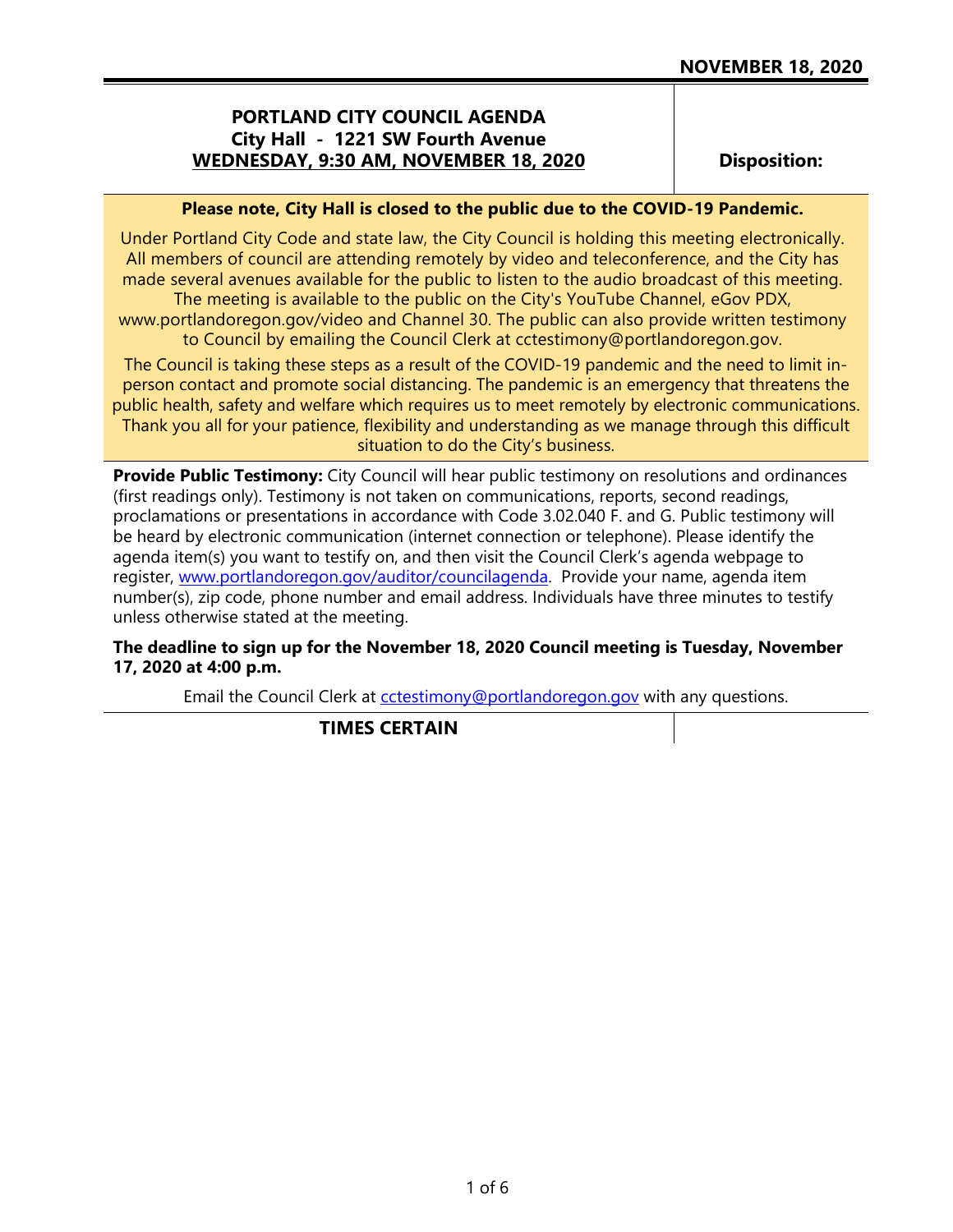|     |                                                                                                                                                                                                                                                                                                                                                                                                                         | <b>NOVEMBER 18, 2020</b><br>This Resolution                                                                                                                                                                                                                                                                                                                                                                                                                                                       |
|-----|-------------------------------------------------------------------------------------------------------------------------------------------------------------------------------------------------------------------------------------------------------------------------------------------------------------------------------------------------------------------------------------------------------------------------|---------------------------------------------------------------------------------------------------------------------------------------------------------------------------------------------------------------------------------------------------------------------------------------------------------------------------------------------------------------------------------------------------------------------------------------------------------------------------------------------------|
| 906 | TIME CERTAIN: 9:45 AM - Consider appeal by Leonard Gionet,<br>Yvonne Meekcoms, and Mary Henry De Tessan, against the<br>Design Commission's decision to approve, with conditions,<br>the Alamo Manhattan 4-block development in the South<br>Waterfront Sub-District of the Central City Plan District<br>(Previous agenda 788; Report introduced by Commissioner<br>Ryan; LU 20-102914 DZM AD GW) 15 minutes requested | approves 20 properties<br>for the Homebuyer<br><b>Opportunity Limited</b><br><b>Tax Exemption</b><br>program. The<br>approved applications<br>will increase revenue<br>for the City of Portland<br>in the form of a one-<br>time application fee<br>totaling \$9,000. A total<br>of \$1,750 is collected<br>for each completed<br>application, \$900 goes<br>towards Portland<br>Housing Bureau<br>administrative costs,<br>and \$850 is paid to<br>Multnomah County for<br>administrative costs. |
| 907 | <b>TIME CERTAIN: 10:00 AM - Assess benefited properties for park</b><br>improvements in the Portland Open Space Sequence Local<br>Improvement District (Hearing introduced by Commissioner<br>Fritz; C-10054) 30 minutes requested                                                                                                                                                                                      | This ordinance initiates<br>the assessment of<br>property value<br>benefitted by recent<br>capital improvement<br>projects funded by an<br>LID. Property tax<br>revenue generated by<br>the LID improvements<br>will likely be higher,<br>with the fiscal impact<br>remaining unknown<br>until after the updated<br>assessments are<br>recorded. This<br>ordinance generates<br>no new costs for the<br>Parks Bureau i the<br>current year.                                                       |
|     | <b>CONSENT AGENDA - NO DISCUSSION</b>                                                                                                                                                                                                                                                                                                                                                                                   |                                                                                                                                                                                                                                                                                                                                                                                                                                                                                                   |
|     | <b>Mayor Ted Wheeler</b>                                                                                                                                                                                                                                                                                                                                                                                                |                                                                                                                                                                                                                                                                                                                                                                                                                                                                                                   |
|     | <b>Office of Management and Finance</b>                                                                                                                                                                                                                                                                                                                                                                                 |                                                                                                                                                                                                                                                                                                                                                                                                                                                                                                   |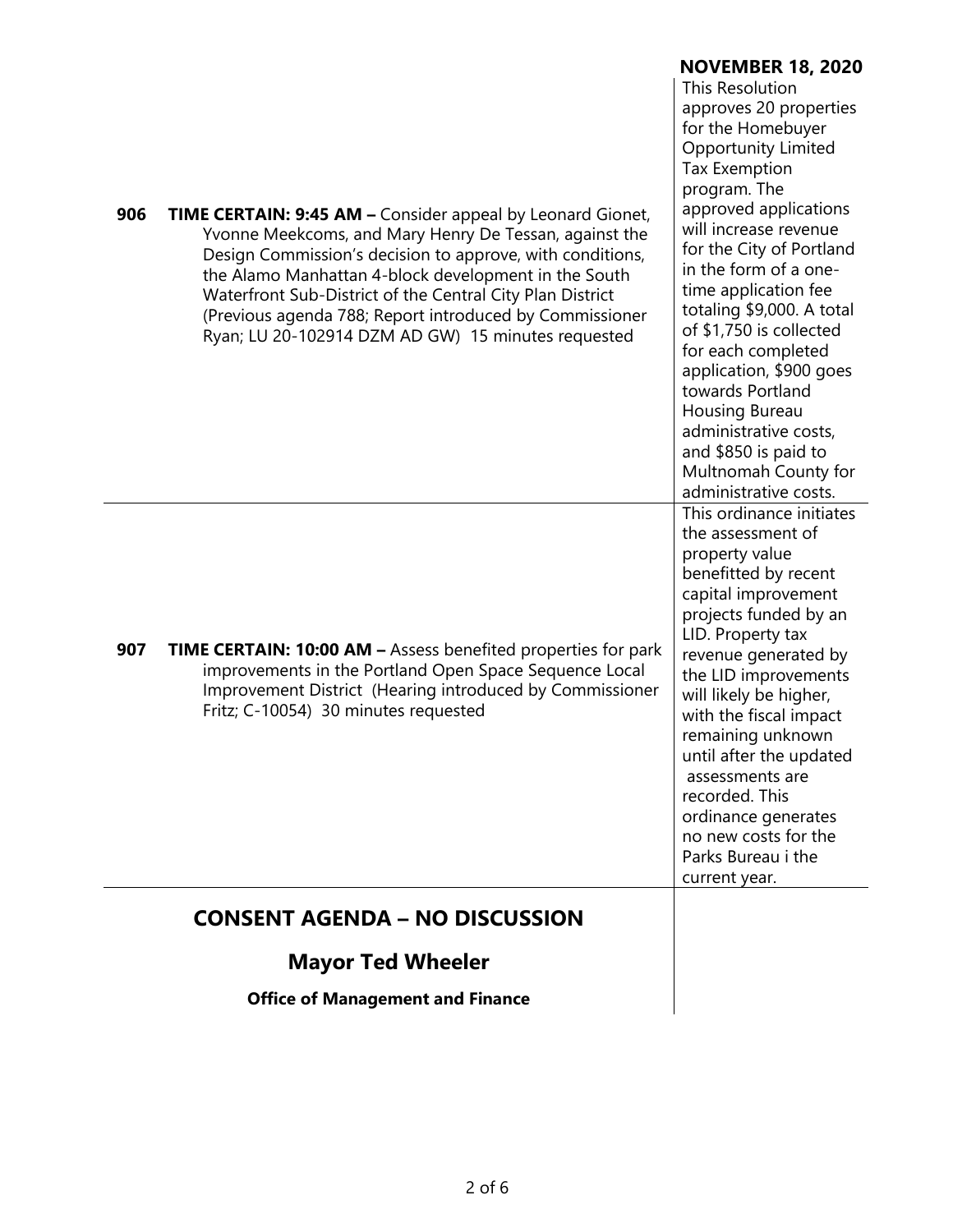| *908 | Pay settlement of Dennis Wilcox bodily injury claim resulting from<br>a motor vehicle collision in the sum of \$20,000 involving the<br>Portland Police Bureau (Ordinance)                                                                       | <b>NOVEMBER 18, 2020</b><br>Total cost to the City to<br>settle the claim is<br>\$20,000. The source of<br>funding is the City's<br><b>Insurance and Claims</b><br>Fund. All costs of the<br>settlement are in the<br>current fiscal year.                                                                                                  |
|------|--------------------------------------------------------------------------------------------------------------------------------------------------------------------------------------------------------------------------------------------------|---------------------------------------------------------------------------------------------------------------------------------------------------------------------------------------------------------------------------------------------------------------------------------------------------------------------------------------------|
|      | <b>Commissioner Chloe Eudaly</b>                                                                                                                                                                                                                 |                                                                                                                                                                                                                                                                                                                                             |
|      | <b>Portland Bureau of Transportation</b>                                                                                                                                                                                                         |                                                                                                                                                                                                                                                                                                                                             |
| *909 | Authorize an Intergovernmental Agreement with Oregon State<br>University and provide matching funds in the amount of<br>\$80,000 to support a research project to evaluate vehicle-<br>bus-bicycle user safety in Rose Lane projects (Ordinance) | The matching funds for<br>this intergovernmental<br>agreement are in<br><b>PBOT's FY 20-21</b><br>Adopted Budget.                                                                                                                                                                                                                           |
|      | <b>Commissioner Amanda Fritz</b>                                                                                                                                                                                                                 |                                                                                                                                                                                                                                                                                                                                             |
|      | <b>Water Bureau</b>                                                                                                                                                                                                                              |                                                                                                                                                                                                                                                                                                                                             |
| 910  | Authorize the Portland Water Bureau to enter into an agreement<br>with Dean and Patricia Walter and pay consideration in the<br>amount of \$55,000 for costs to construct a new well<br>(Ordinance)                                              | The resource for this<br>payment exist in the<br>Water Bureau budget.<br>There are no ongoing<br>costs associated with<br>this payment.                                                                                                                                                                                                     |
|      | <b>Commissioner Jo Ann Hardesty</b>                                                                                                                                                                                                              |                                                                                                                                                                                                                                                                                                                                             |
|      | <b>Portland Fire &amp; Rescue</b>                                                                                                                                                                                                                |                                                                                                                                                                                                                                                                                                                                             |
| 911  | Authorize competitive solicitation and contract for a Source<br>Capture Exhaust System between \$1 million and \$1,500,000<br>(Second Reading Agenda 897)                                                                                        | \$1.2 million of this<br>contract is funded<br>through grant<br>resources allocated in<br>the bureau's FY 2020-<br>21 budget; the<br>required cash match<br>comes from the<br>existing facility budget.<br>The existing facility<br>budget will also<br>support the estimated<br>ongoing maintenance<br>& repair costs of<br>\$400/station. |
|      | <b>City Auditor Mary Hull Caballero</b>                                                                                                                                                                                                          |                                                                                                                                                                                                                                                                                                                                             |
| 912  | Amend City Charter to delete the use of terms that are masculine<br>or feminine and make technical corrections (Second Reading<br>Agenda 898 ; amend Charter)                                                                                    | No fiscal impact.                                                                                                                                                                                                                                                                                                                           |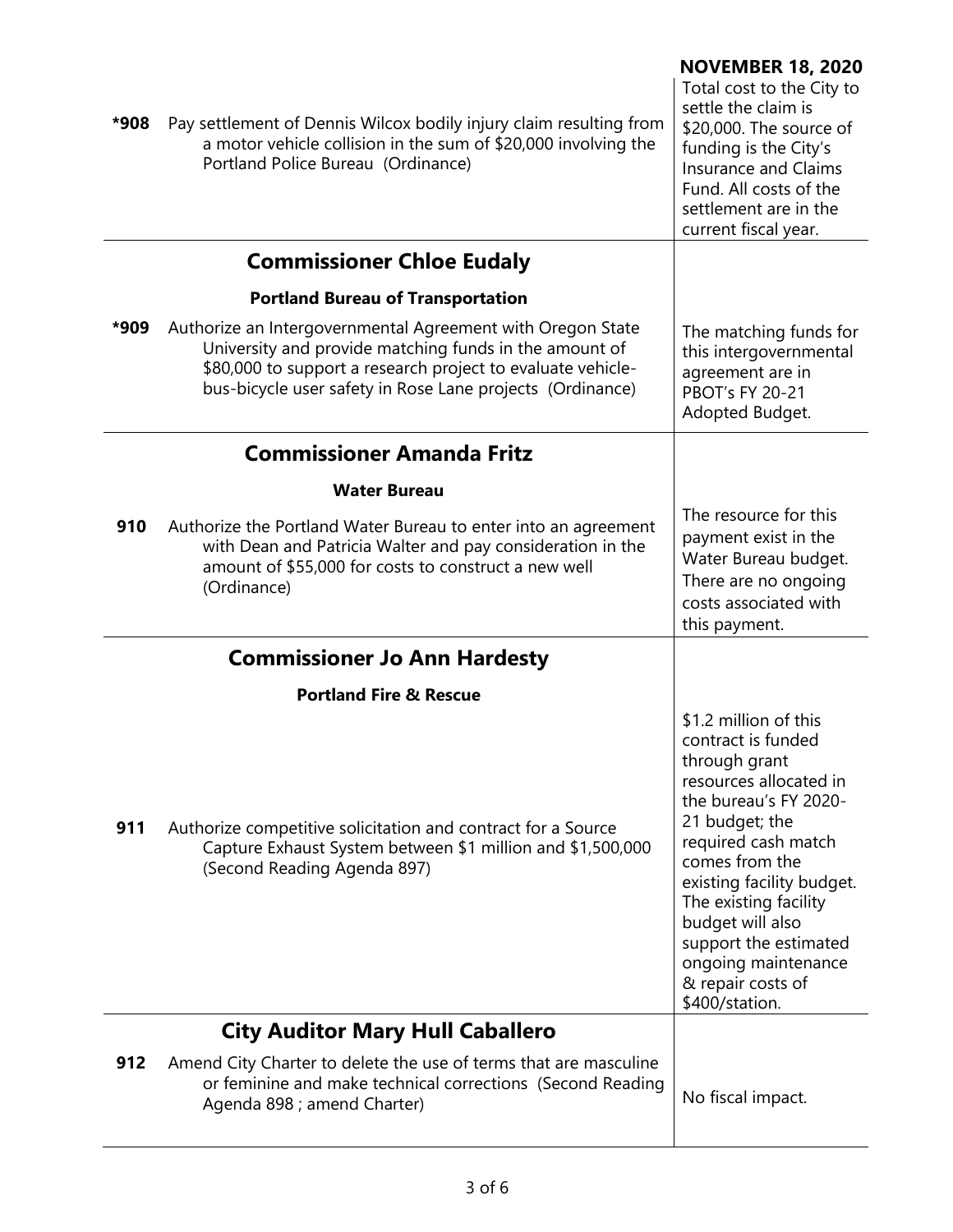This action would result in estimated

**Mayor Ted Wheeler**

**Portland Housing Bureau** 

|        |                                                                                                                                                                                                    | foregone property tax<br>revenues to the City<br>totaling \$16,435 over<br>ten years for 5 units<br>affordable at or below<br>80% MFI. Total cost to<br>all jurisdictions<br>forgoing revenue is<br>estimated at \$49,802.<br>The estimated value of<br>the tax exemption for                                                                                                                                          |
|--------|----------------------------------------------------------------------------------------------------------------------------------------------------------------------------------------------------|------------------------------------------------------------------------------------------------------------------------------------------------------------------------------------------------------------------------------------------------------------------------------------------------------------------------------------------------------------------------------------------------------------------------|
| $*913$ | Approve application under the Multiple-Unit Limited Tax<br>Exemption Program under the Inclusionary Housing Program<br>for The 503 located at 2880 SE Stark St (Ordinance) 10<br>minutes requested | the first year is \$5,408<br>(all jurisdictions), which<br>equals approximately<br>\$996 per affordable<br>unit per year of<br>affordability. The City<br>will still benefit from<br>property taxes<br>collected on the<br>improved value of the<br>land during the<br>exemption period. The<br>City will pay<br>Multnomah County the<br>\$4,250 application<br>activation fee if the<br>application moves<br>forward. |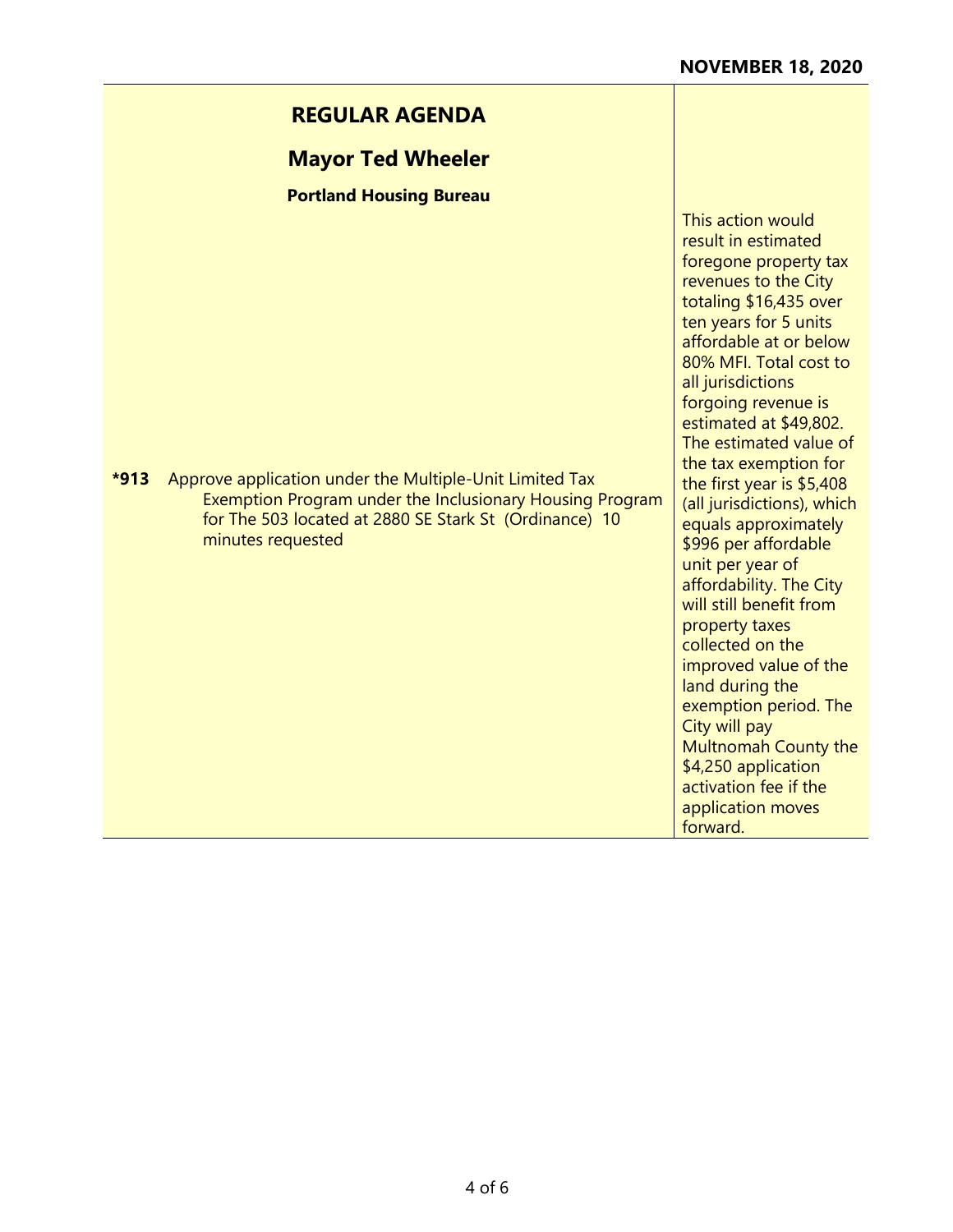# **NOVEMBER 18, 2020**

| Accept and appropriate award from the Department of Housing<br>$*914$<br>and Urban Development for a grant in the amount of<br>\$3,200,000 for the implementation of lead-based paint<br>hazard control activities and administration and \$400,000 to<br>address in-home health and safety hazards (Ordinance) 15<br>minutes requested | The grant for the U.S.<br>Department of<br><b>Housing and Urban</b><br>Development requires<br>a minimum of ten<br>percent (10%) local<br>match. The total local<br>match for this grant is<br>\$773,383.36. Most of<br>the local match will be<br>provided in the form of<br>community education<br>and outreach funding<br>from the Portland<br>Water Bureau via rate-<br>payer dollars. Portland<br><b>Water Bureau will</b><br>provide a minimum of<br>\$750,000. The Portland<br><b>Housing Bureau will</b><br>provide \$23,383.36 in<br>match dollars for the<br>Program Director's<br>salary allocated to the<br>grant. The ordinance<br>appropriates \$325,000<br>to begin work on the<br>new grant by February<br>2021. |
|-----------------------------------------------------------------------------------------------------------------------------------------------------------------------------------------------------------------------------------------------------------------------------------------------------------------------------------------|----------------------------------------------------------------------------------------------------------------------------------------------------------------------------------------------------------------------------------------------------------------------------------------------------------------------------------------------------------------------------------------------------------------------------------------------------------------------------------------------------------------------------------------------------------------------------------------------------------------------------------------------------------------------------------------------------------------------------------|
| <b>Commissioner Amanda Fritz</b>                                                                                                                                                                                                                                                                                                        |                                                                                                                                                                                                                                                                                                                                                                                                                                                                                                                                                                                                                                                                                                                                  |
| <b>Office of Equity and Human Rights</b>                                                                                                                                                                                                                                                                                                |                                                                                                                                                                                                                                                                                                                                                                                                                                                                                                                                                                                                                                                                                                                                  |